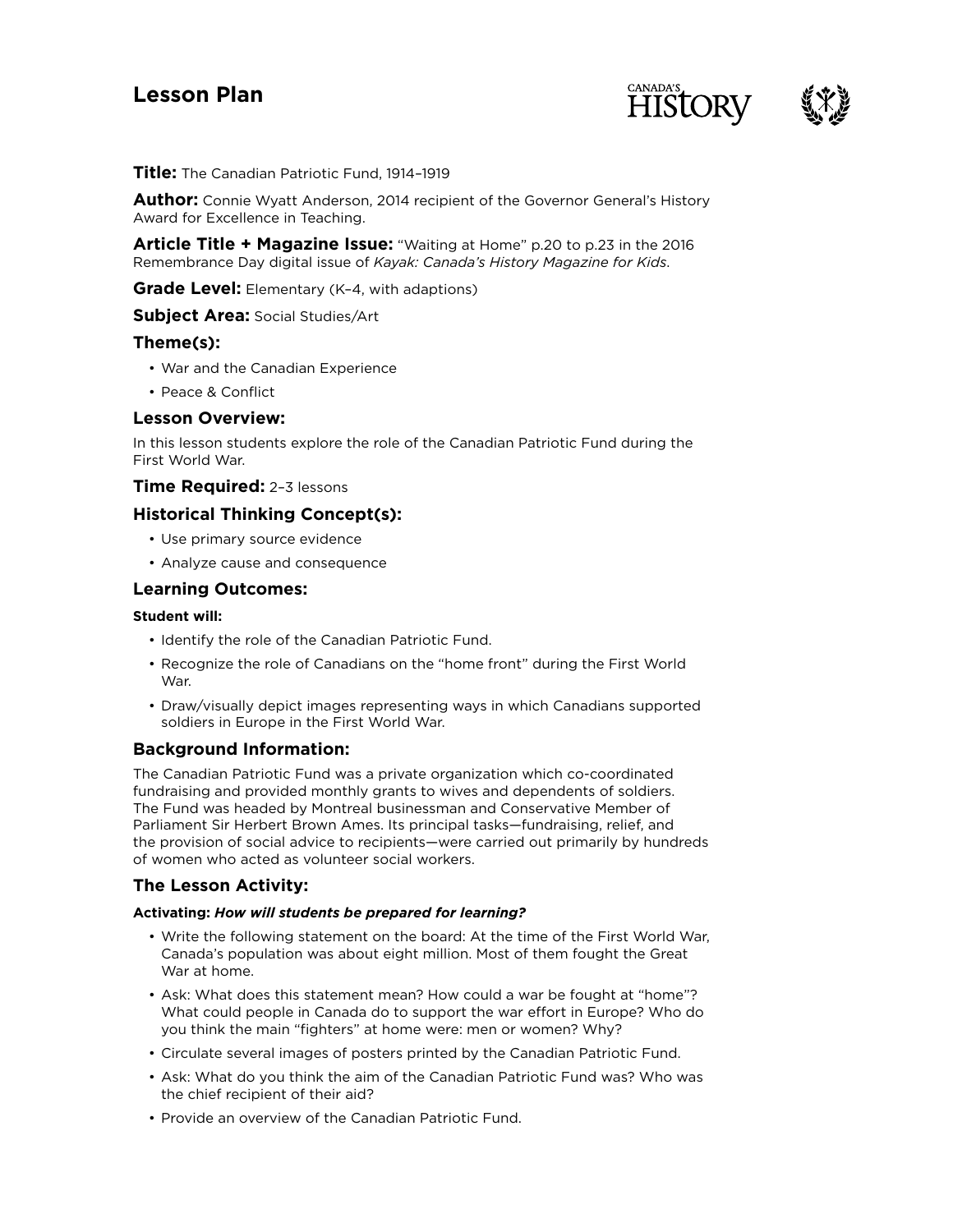## **Acquiring:** *What strategies facilitate learning for groups and individuals?*

- Distribute Patriotic Fund Supporter/1917 pin, one to each student [cut them out beforehand]. Instruct the students to affix them to their person (tape, pin).
- Read aloud page 21 "Waiting at Home."
- Brainstorm and make a list of on the board a number of ways people "at home" can support a war effort abroad.
- Expand by asking: what consequences did the war have on life for Canadians at home?

## **Applying:** *How will students demonstrate their understanding?*

- Instruct students to design a class bulletin board displaying the information they have generated.
- Tell them to remove their Patriotic Fund Supporter/1917 pins and affix them to the bulletin board to form a perimeter.
- Have students draw and colour images representing ways in which Canadians supported soldiers in Europe in the First World War [money, food, clothing, letters of support, women working in factories, children volunteering, etc.]
- Affix the students' drawings to the bulletin board. Be sure to give the display a clear title.

## **Materials/Resources:**

- Patriotic Fund Supporter/1917 pin, one for each student Attachment 1
- Several Canadian Patriotic Fund posters
- Bulletin board space
- Art supplies paper, coloured pencils, etc.

# **References:**

- http://www.archives.gov.on.ca/en/explore/online/posters/fund.aspx
- http://www.warmuseum.ca/firstworldwar/history/life-at-home-during-the-war/ the-home-front/the-canadian-patriotic-fund/
- http://www.virtualreferencelibrary.ca/search. jsp?N=38537&searchPageType=vrl&Ntk=Subject\_Search\_ Interface&Ntt=Canadian+Patriotic+Fund&view=grid&Erp=20

# **Attachment 1: Patriotic Fund Supporter/1917 – Pin**